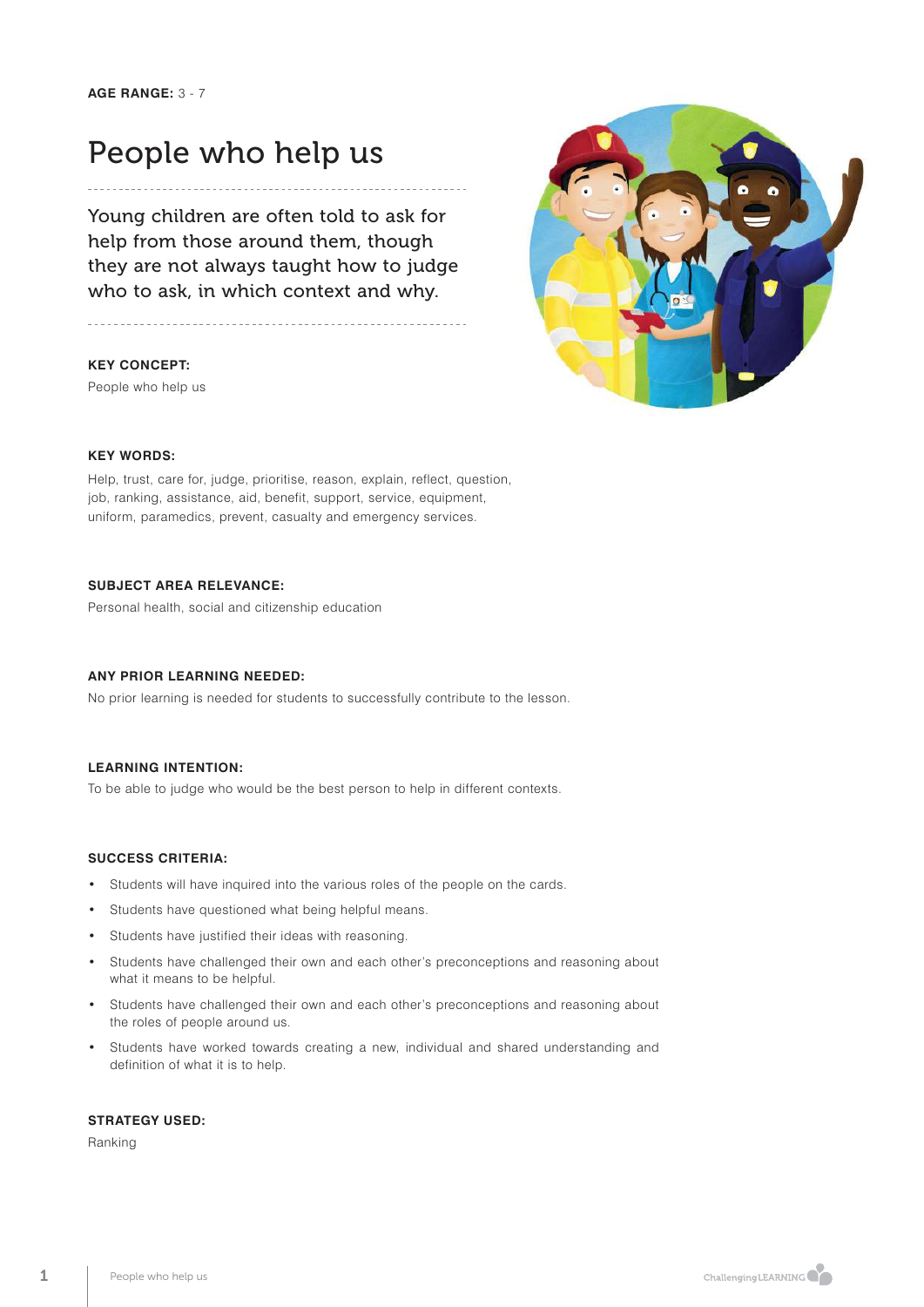# 1. Identify The Concept:

It is important that they explore and enquire; some of the key areas to investigate within and around the concept of 'people who help us' are the following:

- Trust and reliability
- Adult help and peer support
- **Professionals**
- Stranger Danger
- When do we need help
- Friendly help versus professional help
- Bake a cake
- Hear a funny story
- Be safe
- Watch television
- Be cheered up

# 2. Challenge The Concept (Cognitive Conflict):

### **Questions for 3-7 year olds**

- What does it mean to help someone?
- Is it always good to help others?
- Is it good to ask for help?
- Can help ever be a bad thing?
- Should we try to help ourselves first before asking someone else?
- Is there a difference between adults or strangers helping us and our friends giving us help?
- How do you know if someone will be helpful or not?
- Do you need to trust someone in order for them to help you?
- Is there a difference between an adult or a stranger giving us help as part of their job or just because they are being friendly?
- Is there a difference between someone giving us help in a public place and someone trying to give us help out of the sight of others?

# 3. Construct Understanding:

Introduce the people cards to the students and ask them to briefly discuss what each of them does. Introduce the idea of the ranking frame, explaining that the best choice is at the top and the worst choice is at the bottom, with ok or lesser choices in the middle.

Go through the following range of scenarios with the students. Each time ask them to select a person by picking a card up or pointing to their chosen one.

Here you should aim to create cognitive conflict in the minds of pupils by challenging their initial thoughts, making them question their assumptions and offering alternative perspectives they may not have considered, see dialogue book section 11.6.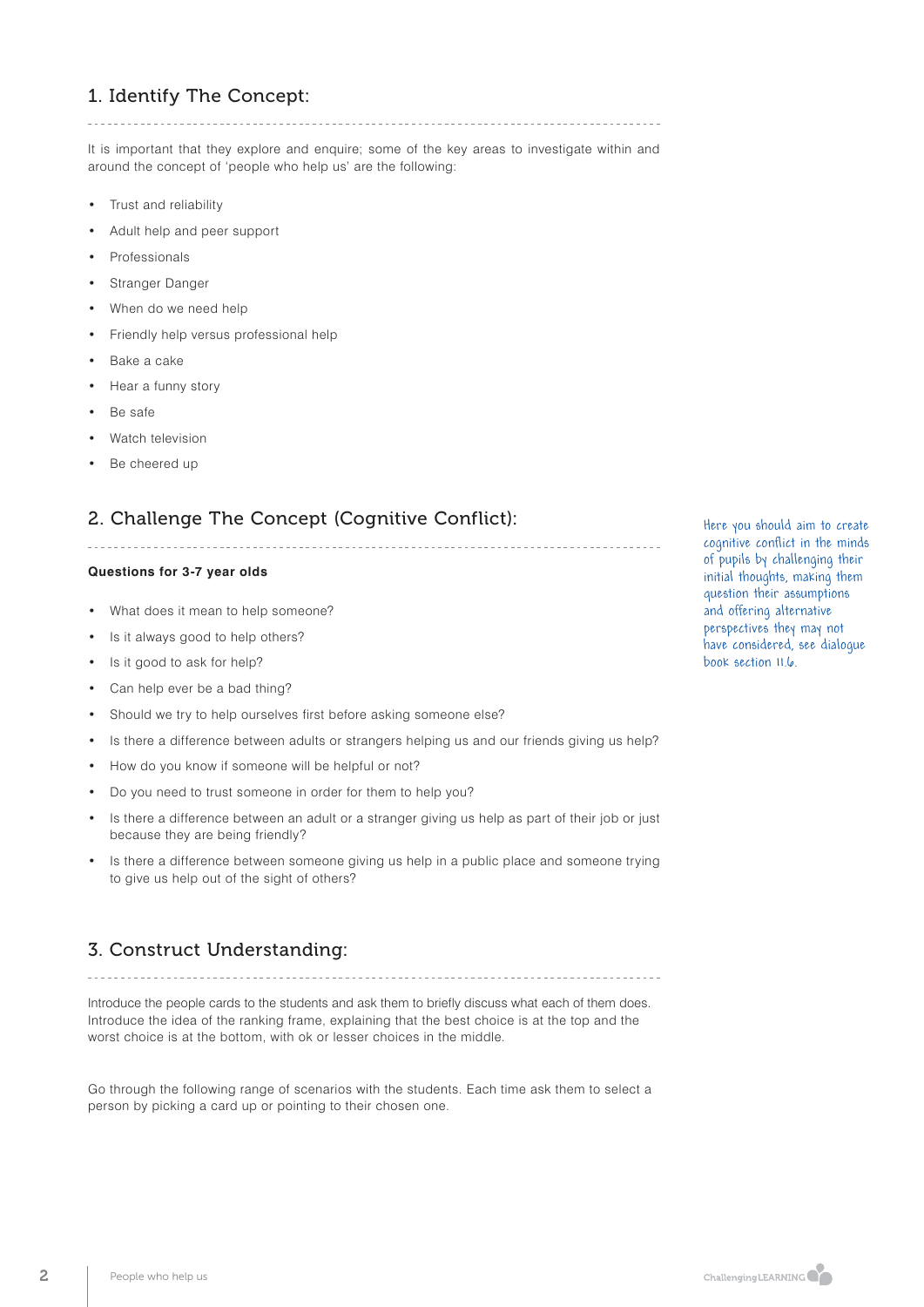### **Who would be the best person to help if I wanted to…**

- Build a wall
- Stop feeling unwell
- Make my cat better
- Get my hair cut
- Put out a fire

Now move to scenarios with less obvious answers:

- Find my way home
- Read me a bedtime story

Once the students are confident in giving answers begin to use the other faces in the ranking frame.

- Which person would be the best to help us if there was a fire? (They will most likely pick the firefighter).
- Which person would be the worst person for helping us if there was a fire? (There will be a range of answers for this one and each should be tested against reasoning and placed on the sad face).
- Which people would be ok not brilliant but not terrible for helping us if there was a fire? (Again there will be a range of answers which should be questioned and placed on the medium faces).

#### Try this with a range of scenarios

The following types of questions will deepen the dialogue:

- When would the builder be the best person to help us? (for example if we wanted to build a house)
- Is there any situation where the builder wouldn't be the best person to help us do this?
- What if it was a Lego house or a Minecraft house would he still be the best person?
- Who would be the worst person to help us do this? Why?
- Does anyone have a different answer? Why?
- Would that always be the case?
- Would it be the same person if you were at home or at school?

It is important that the students are expected to place a value on the cards, prioritise, make judgements and create a hierarchy. It is critical that they understand why they have done so.

- Are you saying that this person would be a better/worse help than this person? Why?
- In what ways would this person be a better/worse help that this person?
- Is there anyone that would be exactly the same help as this person? Why? How?
- Professional help
- Safety and security
- Skills, ability and knowledge
- Personal relationships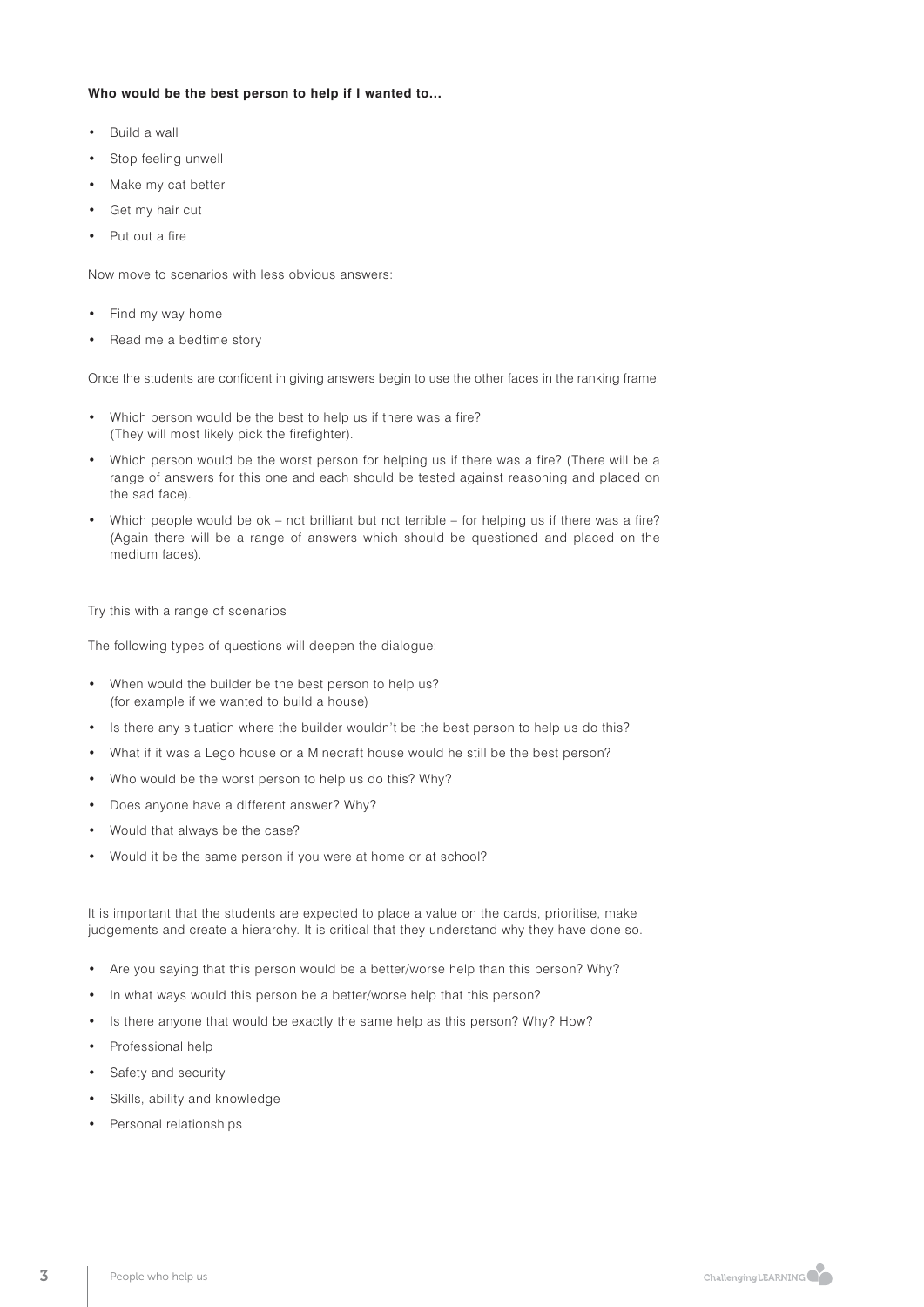### **SIMPLIFICATION / EXTENSION:**

To extend the activity the ranking frame could be increased to a diamond 9 format so that the children have to place a value on and evaluate more cards in relation to each other at the same time.

## 4. Consider The Learning Journey:

The children can respond to the following review statements with:

Thumbs up – yes Thumbs down – no Thumbs to side – not sure

- I understand what it means to help someone
- I understand how to decide who I should ask for help if I need it
- We can be more help to someone if we know how to help
- We are all able to help another person if they need it
- It is better to ask for help from someone we know well

After each show of thumbs the children can be given an opportunity to share their thoughts and reflections on the statement.

This is where the metacognition and debriefing takes place.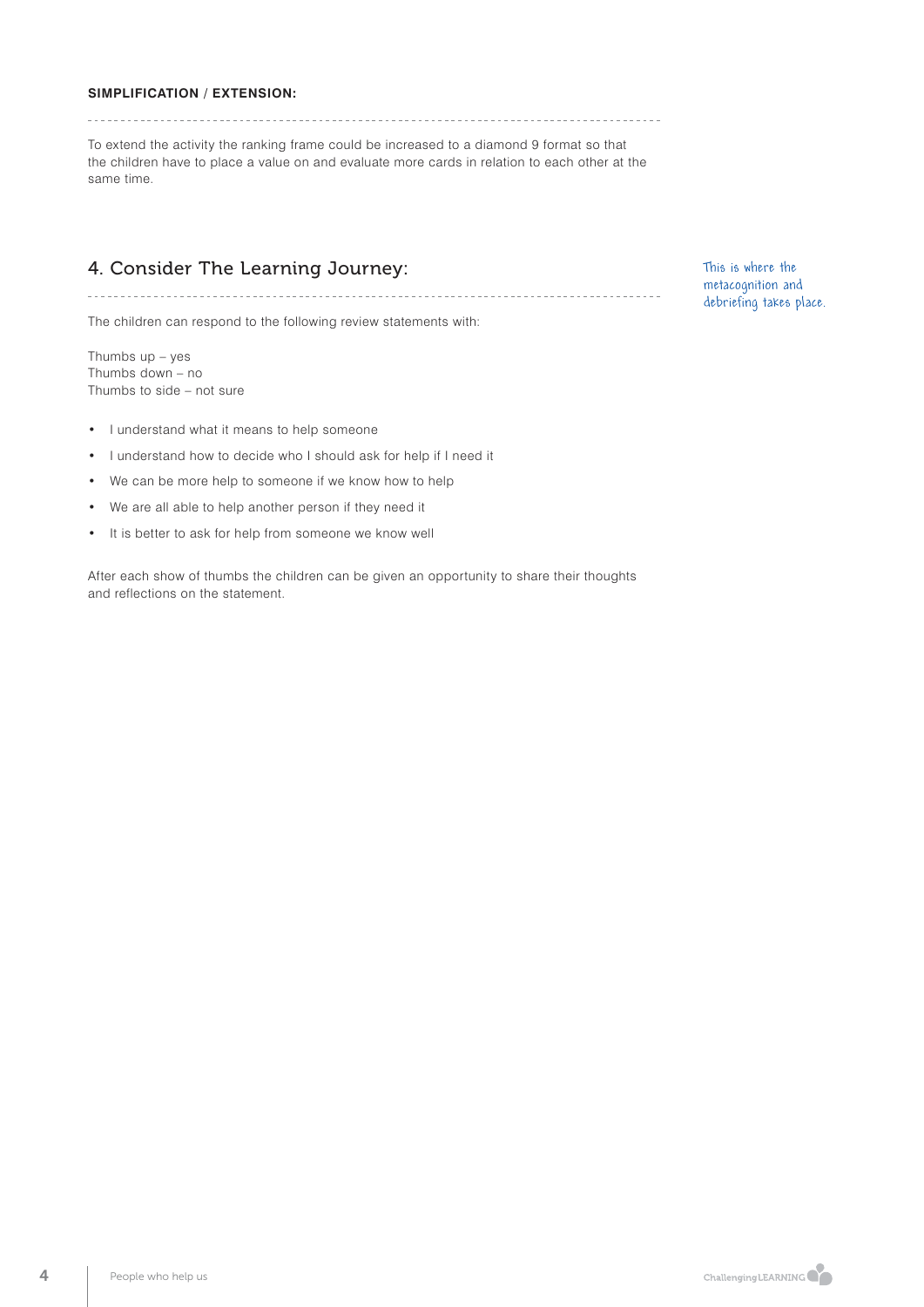

©2017 www.challenginglearning.com

ACTIVITY: People who help us 1-4



ACTIVITY:<br>People who help us<br>1-7

Nurse



©2017 www.challenginglearning.com



©2017 www.challenginglearning.com

ACTIVITY: People who help us 1-5

Window Cleaner

©2017 www.challenginglearning.com

Teacher

ACTIVITY:<br>People who help us<br> $^{1-8}_{\phantom{1-8} }\,$ 

ACTIVITY:<br>People who help us<br><sup>1-3</sup>





©2017 www.challenginglearning.com

Grandparents ACTIVITY: People who help us 1-6



©2017 www.challenginglearning.com

ACTIVITY:<br>People who help us

Police Officer



©2017 www.challenginglearning.com

©2017 www.challenginglearning.com